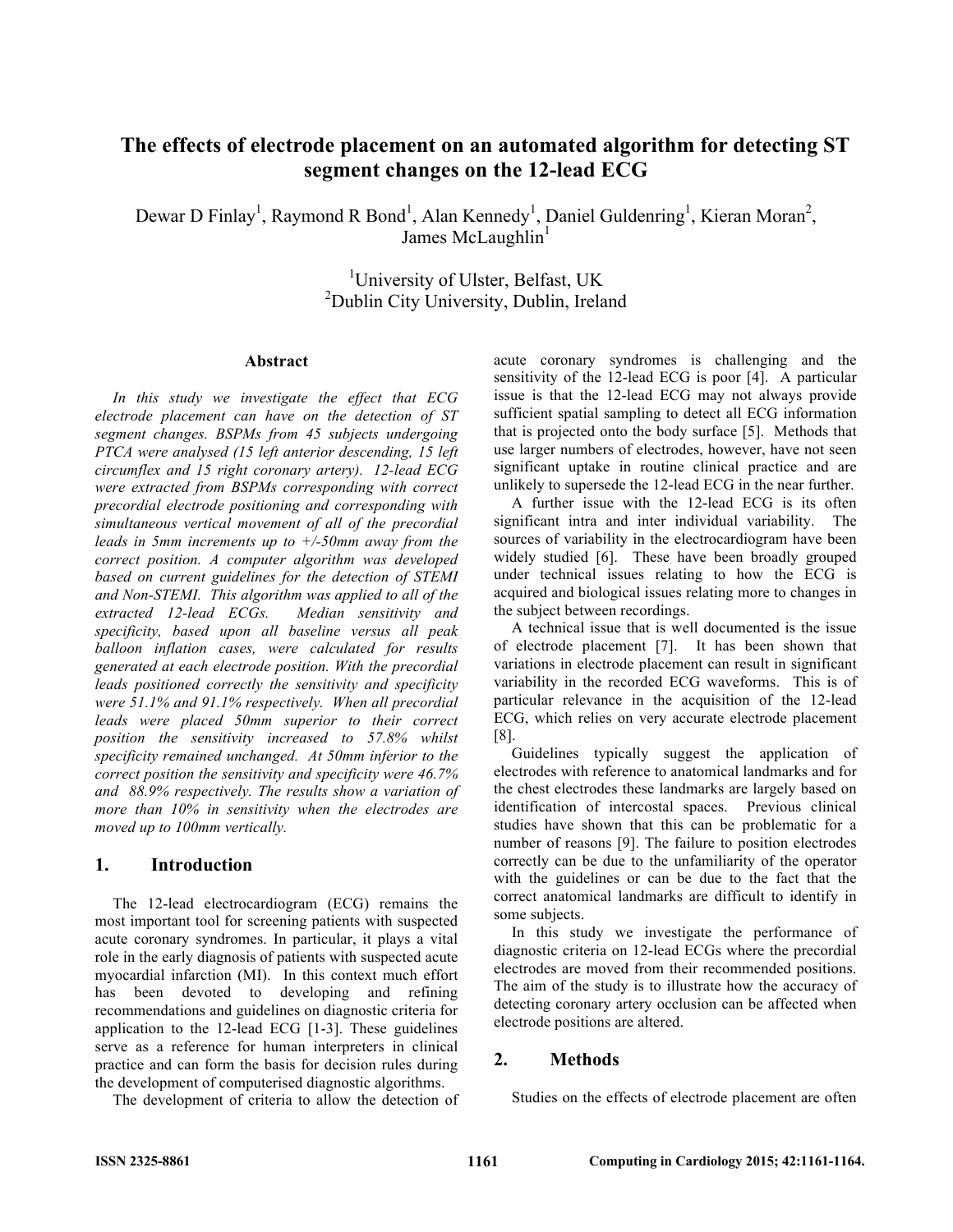based on the analysis of body surface potential maps (BSPMs). BSPMs are suitable as they provide ECGs simultaneously recorded from large numbers of recording sites on the thorax. This in turn eliminates the effect of variability that may be introduced through recording of serial 12-lead ECGs at different sites on the body.

## **2.1. Data**

Analysis was based on a set of body surface potential maps recorded from 45 subjects undergoing PTCA. The data have been previously described in [10] and are summarized as follows. All subjects were elective PTCA candidates with single vessel coronary artery disease who had 120 lead BSPMs recorded during their procedure. The electrode array, illustrated in Figure 1, was used to record BSPMs with respect to the Wilson central terminal at a frequency of 500Hz. Subsequent to recording the ECG data were processed to produce a set BSPMs representing one averaged complex for each subject at baseline and a set of BSPMs representing one average complex for each subject during peak balloon inflation. This resulted in a total of 90 BSPMs (45 BSPMs at baseline and 45 BSPMs at peak balloon inflation). For the purpose of our study we treat the 45 baseline ECGs as characteristic of subjects absent of any vessel occlusion. We treat the 45 peak balloon ECGs as characteristic of subjects with a complete occlusion of a single vessel. The peak balloon group had an equal representation of subjects with occlusion of the left anterior descending artery (LAD,  $n=15$ ), left circumflex artery (LCX,  $n=15$ ) and right coronary artery (RCA, n=15). The population is further summarized in Table 1.

## **2.2. Electrode misplacement simulation**

In this study we focused on misplacement of the six precordial leads of the 12-lead ECG. Specifically, we simulated the effects of moving all six precordial leads simultaneously, in small increments of 5mm, up to 50mm both superior and inferior of their standard locations. Whilst it is impossible to simulate the infinite number electrode misplacement scenarios that could occur in real life we felt that this approach would be reflective of situations where there is a failure to identify the correct intercostal space. This clearly would result in electrode misplacement on the vertical axis.

Electrode misplacement was simulated by up sampling the number of electrodes in the anatomical vicinity of interest. A combination of interpolation methods were used to achieve this. In the first instance data from the 120 lead BSPMs were expanded to 352 leads using the 3 dimensional interpolation method described by Oostendorp et al [11]. These 352 leads correspond with the 352 nodes in the Dalhousie torso [10]. Linear

interpolation was then used to generate signals at leads placed at the 5mm steps inferior and superior to the six precordial leads.



Figure 1. 120 lead BSPM electrode array with location of 6 precordial leads highlighted.

| Table 1. Study population |  |
|---------------------------|--|
|---------------------------|--|

| Male               | $n = 28$     |
|--------------------|--------------|
| Mean age (std dev) | 57.3 (9.7)   |
| Occlusion site     |              |
| LAD                | $n=7$        |
| LCX                | $n=10$       |
| <b>RCA</b>         | $n=11$       |
|                    |              |
| Female             | $n = 17$     |
| Mean age (std dev) | 59.0 $(8.7)$ |
| Occlusion site     |              |
| LAD                | $n=8$        |
| LCX                | $n=4$        |
| <b>RCA</b>         | $n=5$        |
|                    |              |

Once the data at all the interpolated leads were generated a total of n=21 12-lead ECGs were extracted for each case. These represented 12-lead ECGs recorded from each position as the precordial leads were moved away from their actual locations in 5mm increments up to and including 50mm superior to the actual locations and 50mm inferior to the actual locations. Also included was the 12-lead ECG as would have been recorded with the precordial leads in the correct locations. To facilitate application of diagnostic criteria the J-point potentials were extracted for each 12-lead ECG for each case. Jpoint location was taken as that identified in the original BSPM data.

## **2.3. Algorithm**

A computer algorithm was developed based on the most recent guidelines and recommendations for the identification of ST segment elevation changes resulting from coronary occlusion [3]. These guidelines state that, for the identification of STEMI in 12-lead ECGs, subjects will exhibit ST-segment elevation in at least two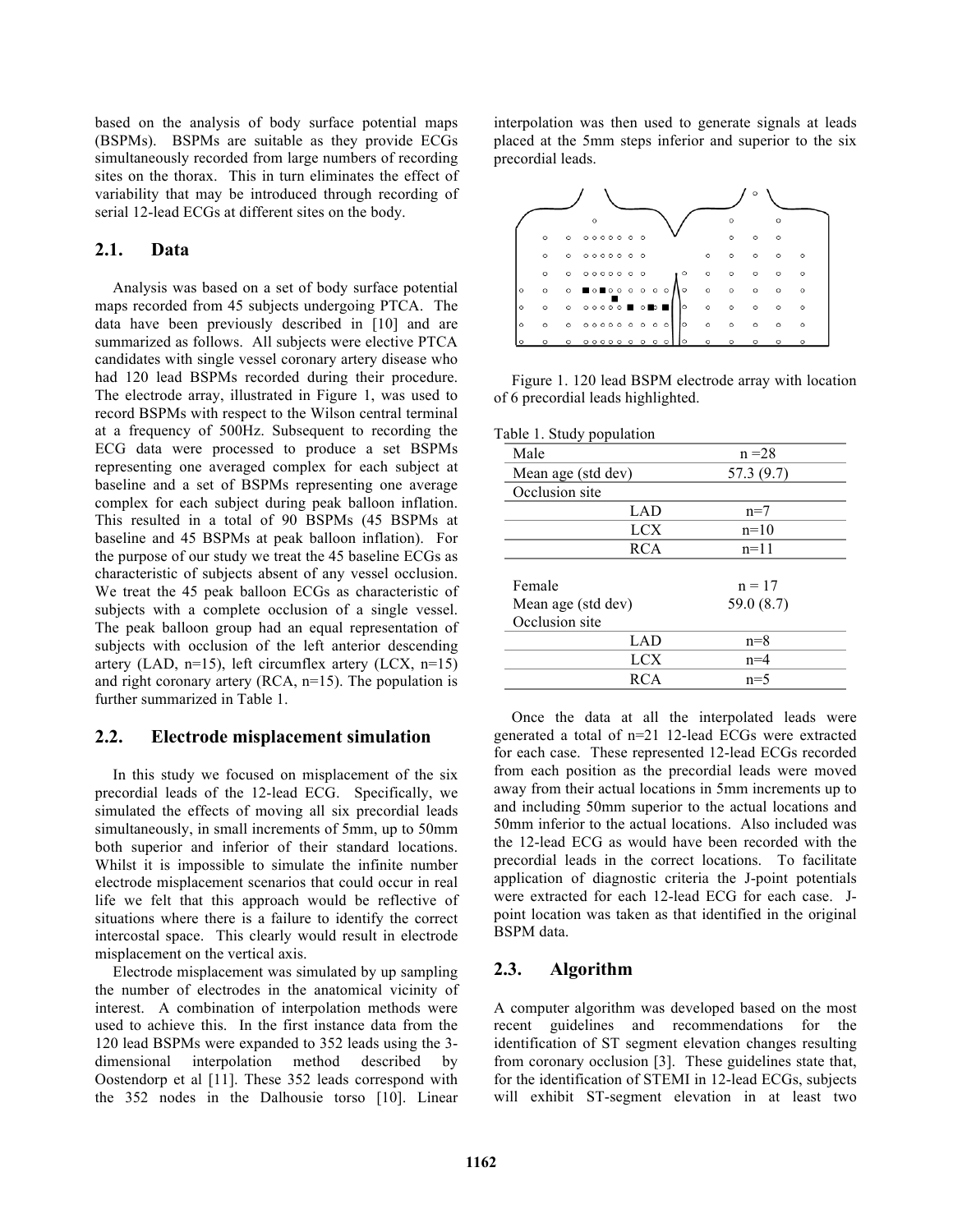contiguous leads. ST-segment elevation is defined as a Jpoint potential in excess of 100µV. This is in any lead with the exception of V2 and V3 where a threshold of 200µV should be observed in men of 40 years and older. The threshold for leads V2 and V3 should be increased to 250µV in men younger than 40 years, and, should be reduced to 150µV in women.

Our algorithm also considered the identification of ST segment depression changes. ST-segment depression was defined as a J-point potential less than a predefined threshold in at least two contiguous leads. As in [3] we required the depression of the ST-segment to be horizontal or down sloping. However, we elected not to use the  $50\mu\text{V}$  threshold for all leads as proposed in [3]. Instead, we relied on the thresholds proposed in [12]. In this guideline a threshold for depression of 50 µV is proposed for leads V2 and V3 whereas a threshold of 100µV is proposed for all other leads. Our experience has shown that these thresholds are more specific with little cost to sensitivity. Our algorithm did not include Twave analysis.

The algorithm was developed to identify 12-lead ECGs meeting the above criteria as being synonymous with a coronary artery occlusion. Twelve lead ECGs that did not meet these criteria were deemed not to be associated with coronary artery occlusion. The above algorithm was applied to all 12-lead ECGs that had been generated from the BSPM data. The output of the algorithm for each case was compared to the known status of that case (e.g. baseline or peak balloon ECG).

## **3. Results**

Sensitivity and specificity, based upon all baseline versus all peak balloon inflation cases, were calculated for results generated at each electrode position. Figure 2a illustrates that, with the electrodes correctly positioned, our algorithm has a sensitivity of 51.1% and specificity of 91.1%. These figures are in line with previous published values for the diagnostic accuracy of the 12-lead ECG and serve to highlight the high specificity but low sensitivity of this modality. Whilst there is some variability in Figure 2a, attributed to the small numbers of subjects studied, there is a definite trend as the positioning of the precordial electrodes changes. Specifically, as the precordial leads are moved superiorly there is an increase in sensitivity whilst specificity is less affected.

Figure 2a provides an indication of the impact of electrode placement across a small population of subjects where the location of the culprit lesion is equally distributed between LAD, LCX and RCA. However, it is appreciated that the detection of LAD occlusion is likely to be more affected by precordial electrode placement than occlusion of the LCX and RAD. In order to provide

more granularity on the effects of the electrode placement on the LAD group we also made a comparison between the LAD peak balloon occlusions and all subjects at baseline. This is illustrated in Figure 2b. As one would expect the implications for the LAD group only are more significant. Here a much more considerable increase in sensitivity gain can be seen as electrodes are moved from -50mm (26.7% sensitivity) to  $+50$ mm (60.0% sensitivity).



Figure 2. Variation in specificity and sensitivity when precordial leads are moved +/- 50mm (superiorly/inferiorly). a) All data included (15 LAD, 15 LCX, 15 RCA) b) LAD occlusions vs. all baseline.

## **4. Discussion**

The results show that precordial lead electrode placement may have an impact on the sensitivity of the 12-lead ECG. This is particularly the case in the This is particularly the case in the detection of subjects with an occluded LAD. LCX and RCA occlusions are less affected as their detection relies more on limb lead potentials.

In order to further understand the issue relating to subjects with an LAD occlusion we present data from one subject in particular. This subject's data is presented in Figure 3 as a BSPM of J-point potentials during peak balloon inflation. It can be seen that, for this subject, the area of ST-segment elevation is localised with a maxima above where leads V2-V4 are located. For this particular